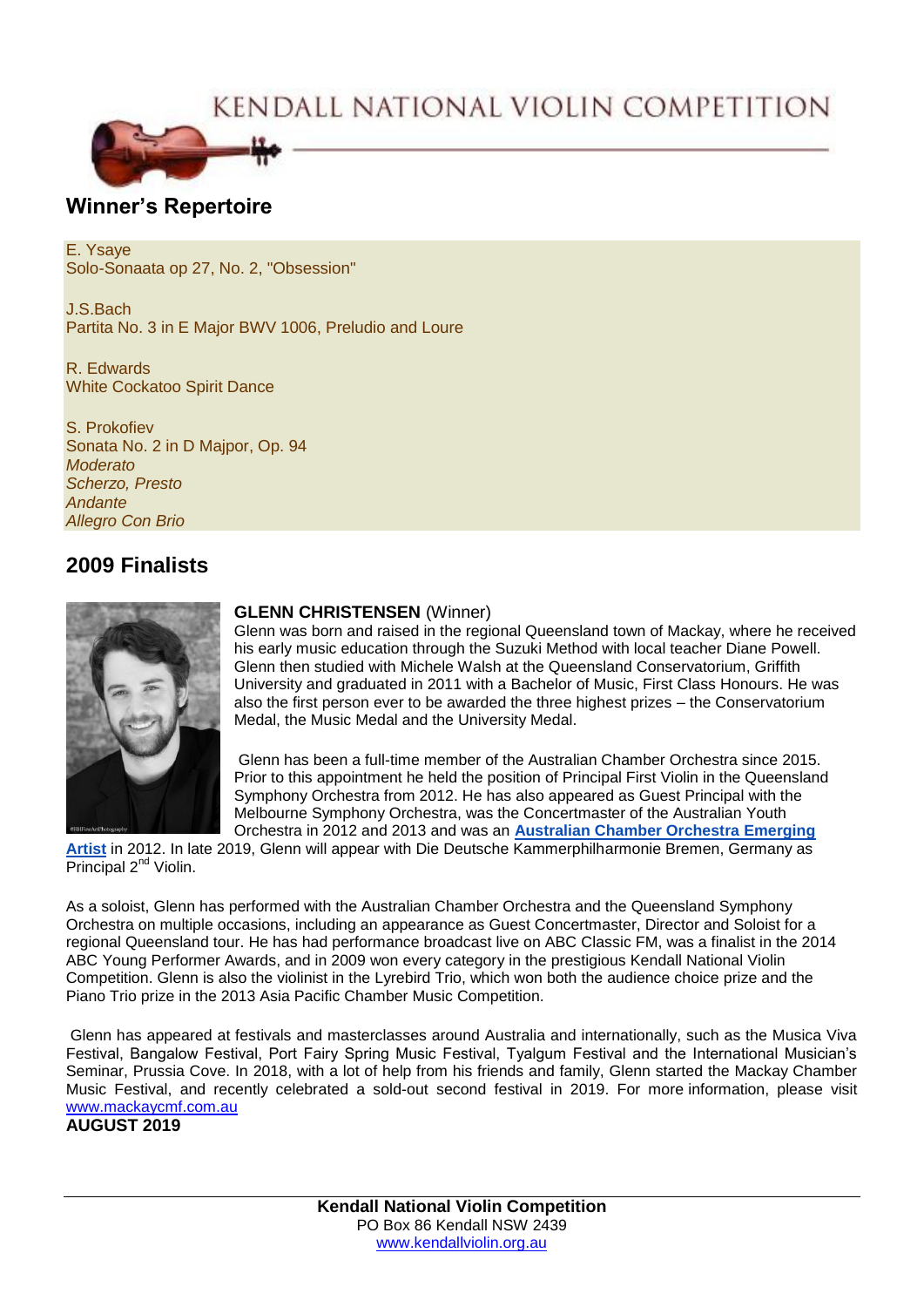

# **ARIS CAO**

Born in 1994, Aris Cao began learning the violin at the age of six. From that age, she showed early promise, winning a number of eisteddfods and competitions. At the age of 11, she commenced her studies with Goetz Richter, the Head of Strings at the Conservatorium of Sydney. During her time at the Conservatorium High School, Aris was concertmaster of the symphony orchestra, selected to perform in Encore for outstanding performance in HSC music and was also named on the All Rounder list for academic achievement.

After completing her HSC, Aris decided to undertake her tertiary studies at the University of New South Wales, and has since graduated with Bachelor of Arts/Bachelor of Laws. She still participates in numerous orchestras, including the UNSW Symphony Orchestra

and Sydney Lawyers Orchestra and has maintained her love of music through teaching and performing. She continues to pursue her passion for violin.

Aris is currently work in governmental law. **AUGUST 2019**



# **LIISA PALLANDI**

Liisa graduated from the Sydney Conservatorium in 2010 with First Class Honours where she studied with Dr Goetz Richter. She also studied at the Australian National Academy of Music with Adam Chalabi and was their first recipient of the Richard Pollett Memorial Award, involving the loan of a Pressenda violin. In 2012 she was an Emerging Artist with the Australian Chamber Orchestra under Helena Rathbone's mentorship. She continued to tour regularly with both the ACO and ACO Collective before joining the ACO in 2014. Liisa has enjoyed a range of roles during her time with the orchestra, including mentoring new Emerging Artists and ACO Academy students, becoming an ambassador for ACO Next and performing as a soloist and chamber musician with members of the orchestra.

She has performed with the Sydney, Melbourne, and Tasmanian Symphony Orchestras, the Britten-Pears Orchestra in Aldeburgh and the Australian World Orchestra. Liisa has also been Guest Principal Violin with the Auckland Philharmonia Orchestra. She has performed as a chamber musician in the Sydney, Melbourne and Perth Arts Festivals, as well as the Thy Chamber Music festival in Denmark.

She was a founding member of the Sydney Camerata and won the Musica Viva Chamber Music Award as part of their sextet. Liisa has also toured with the Sydney Dance Company

(as a violinist) on their 'Cacti' tour.

Liisa won the Kendall National Violin Competition in 2010, along with the Bach Prize and Audience Choice awards. Part of her prize was a viola made by Graham Caldersmith, which she has since played with the ACO and ACO Collective. In 2013 she undertook a Winter Music Residency at the Banff Centre where she was mentored by Henk Guittart. Receiving the Richard Pollet Memorial Scholarship from the AYO allowed her to pursue further study with Henk in The Netherlands.

In 2018, highlights include playing with friends and colleagues at the Craven Creek Festival and performing with the Jousia Ensemble for their tenth anniversary performance in Finland.

Liisa was a judge for the 2018 KNVC 1st Round. **AUGUST 2019**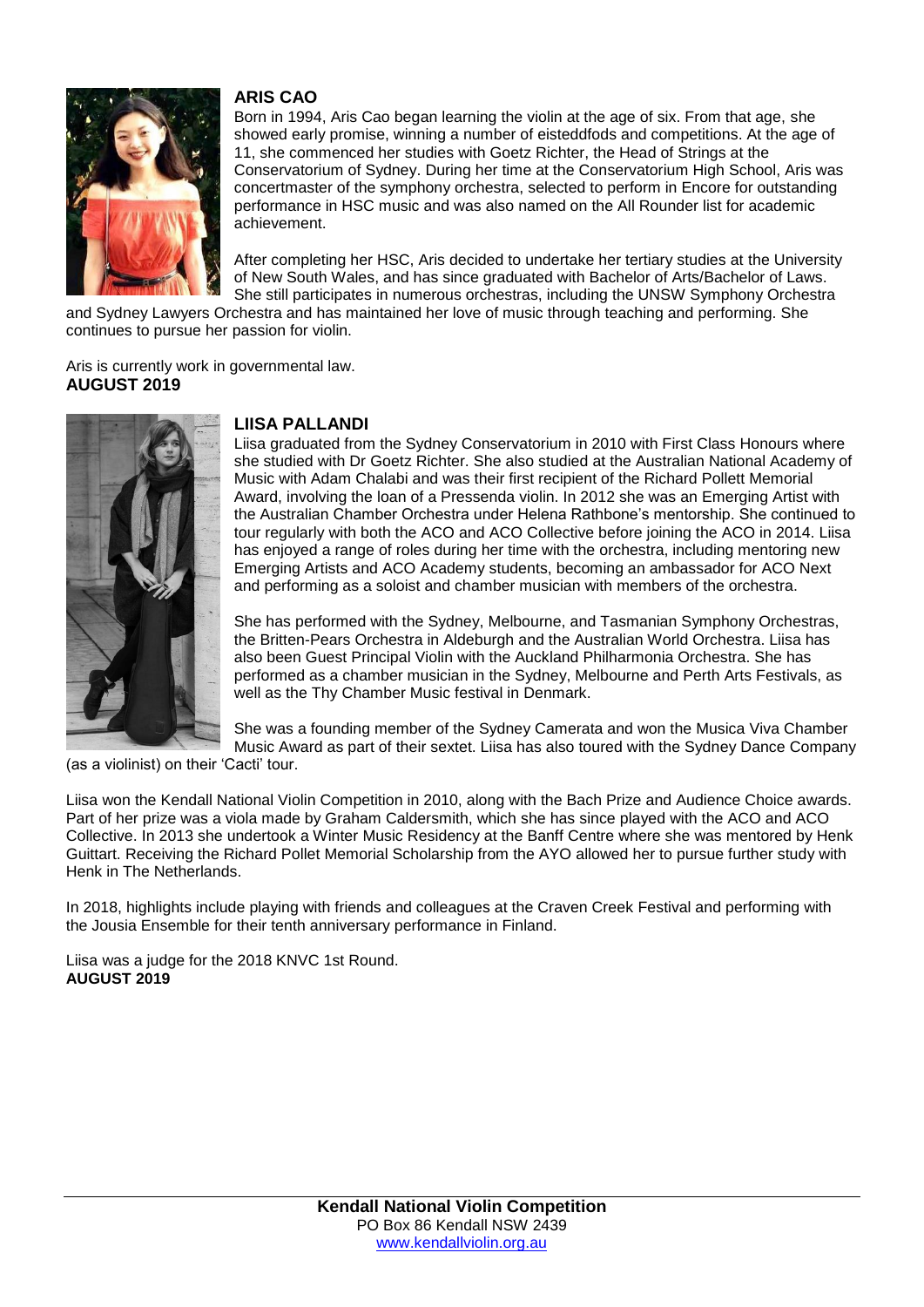

# **SUJIN PARK**

**BPP University, London, UK** *2018* | Legal Practice Course, Commendation

*2017* | Graduate Diploma in Law

**Royal College of Music, London, UK**

*2015* | Master of Performance, Distinction (full scholarship) *2013* | Bachelor (Hons) of Music, First Class (full scholarship)

**Sydney Conservatorium of Music, Sydney, Australia** *2009* | Bachelor of Music (transferred to London in 2010)

**Macquarie University, Sydney, Australia** *2007 – 2008* | Bachelor of Law and Business Administration

# **Pymble Ladies' College, Sydney, Australia**

*2006* | Higher School Certificate – 96.95 (full scholarship)

### **Experience**

*Sep, 2018* | **K&L Gates LLP**

- One-week work experience –
- Assisted with trademark matters
- Analysed client correspondence and contracts to construct trademark tables to assist supervising lawyer

# *Jul – Aug, 2018* | **Kobre & Kim LLP**

A summer law clerk position –

- Worked under the supervision of lawyers to research and prepare internal memoranda to assist in international asset tracing cases, litigation funding and pro bono
- Involvement in meetings and client calls increased my awareness of the process of finding solutions that meet clients' needs, as well as assisting with information recall and progressing our team's and my own work stream

# *Dec, 2017* | **Curwoods Lawyers**

A file clerk role –

- Processed instructions to input matter data into the firm's system quickly and accurately
- Took initiative to complete tasks when faced with limited resources

#### *Jan – Oct, 2016* | **Southbank Sinfonia Orchestra**

A violinist as part of a London-based orchestra –

SUJIN PARK continued:

- Was given the concertmaster position for several projects, leading performances in London and Guernsey
- Was selected as first violin for several chamber projects, performing in venues across Europe
- Was selected to perform as soloist with the orchestra through audition process, performing the Brahms Violin Concerto
- Performances took us across Italy, France, Guernsey and across England
- Given opportunities to be proactive in organisational aspects for concerts in one instance, making a successful proposal to another business to secure funds needed to hold the concert, which also initiated future collaborations
- Constant group interaction developed strong teamwork skills and the ability to work well with diverse people

#### *2009 – present* | **Music Teacher**

- Extensive teaching experience with students of different age groups, preparing many for grade exams and overseas auditions
- Possess an understanding of pedagogy and the need for a flexible approach towards each individual
- Ability to simplify abstract concepts for students to understand, as well as problem-solving skills developed from devising solutions tailored to each student
- Regular interaction with students' parents from diverse backgrounds developed a confidence in communication